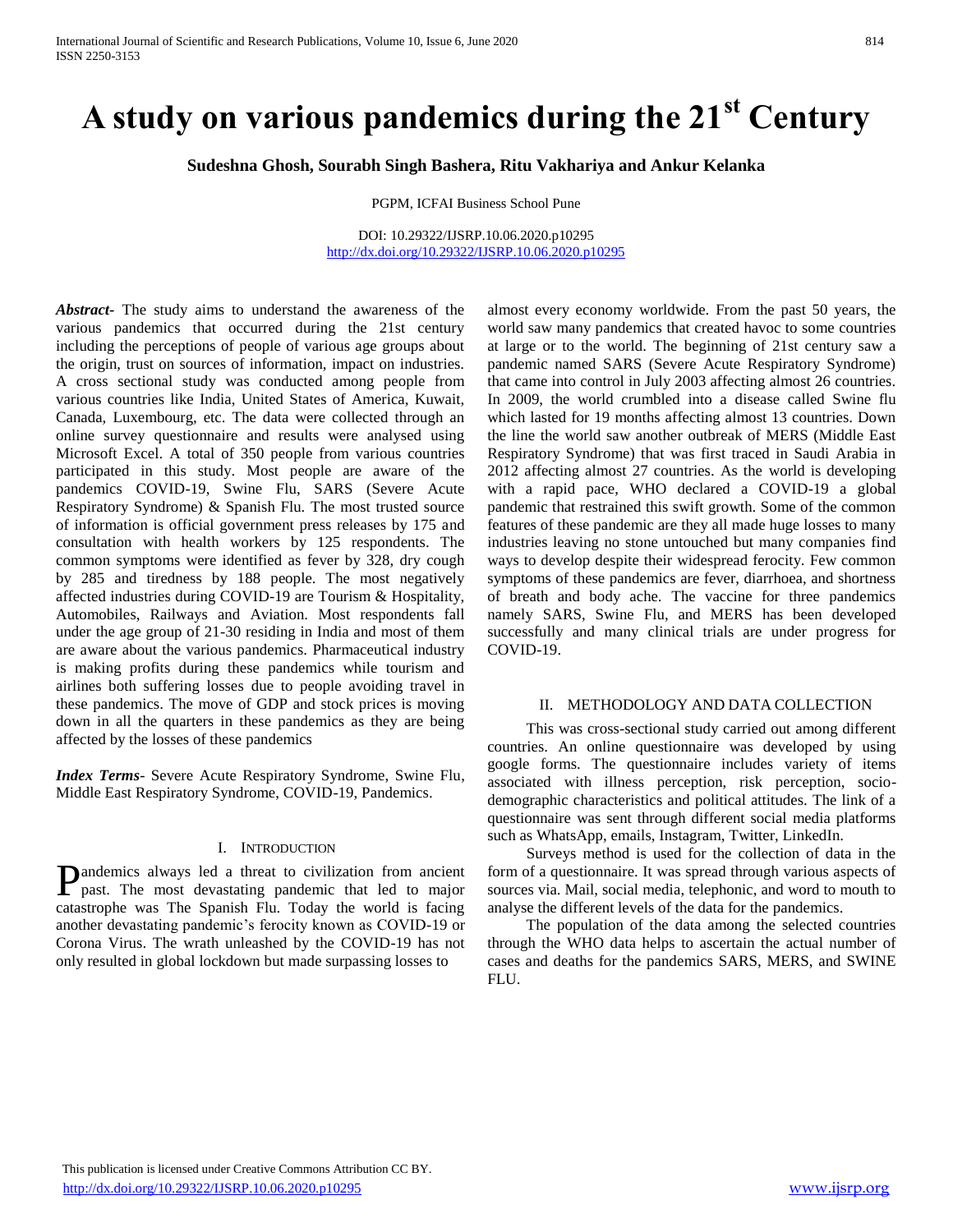| <b>Pandemics</b>                                    |       | <b>Total confirmed Cases</b> | <b>Total Deaths confirmed</b> | $($ %) |
|-----------------------------------------------------|-------|------------------------------|-------------------------------|--------|
| <b>SARS</b> (Severe<br><b>Respiratory Syndrome)</b> | Acute | 8,422                        | 916                           | 11%    |
| <b>MERS</b> (Middle<br><b>Respiratory Syndrome)</b> | East  | 2,253                        | 840                           | 37%    |
| <b>Swine Flu</b>                                    |       | 271,515                      | 8.040                         | 3%     |
| COVID-19                                            |       | 4,290,065                    | 292,195                       | 7%     |

# **Table I: Total number of Cases and deaths**

# III. DATA FINDINGS





Source:<https://docs.google.com/forms/d/e/1FAIpQLSfhM8TBgDIk28CijLWyoLT9ibM7Q0de9PO9BwTuOwi2ceWuXw/viewform>

 The figure depicts that most people are aware of COVID-19 as it's the ongoing pandemic followed by Swine-flu, SARS and Zika Virus. Respondents of age-group of 21-30 are most aware of pandemics among all the age categories. Even the viruses that unleashed their ferocity more than 50 years ago like the Spanish Flu, The Black Death people especially age-group of 21-30 are aware about it. In people of age group of 51 - 60 and above awareness level is less even though they were present during few pandemics. People who identified pandemics like Pandolim Influenza, Greece Plague and Pandemic Virus have no awareness at all as these pandemics never occurred





Source:<https://docs.google.com/forms/d/e/1FAIpQLSfhM8TBgDIk28CijLWyoLT9ibM7Q0de9PO9BwTuOwi2ceWuXw/viewform>

 This publication is licensed under Creative Commons Attribution CC BY. <http://dx.doi.org/10.29322/IJSRP.10.06.2020.p10295> [www.ijsrp.org](http://ijsrp.org/)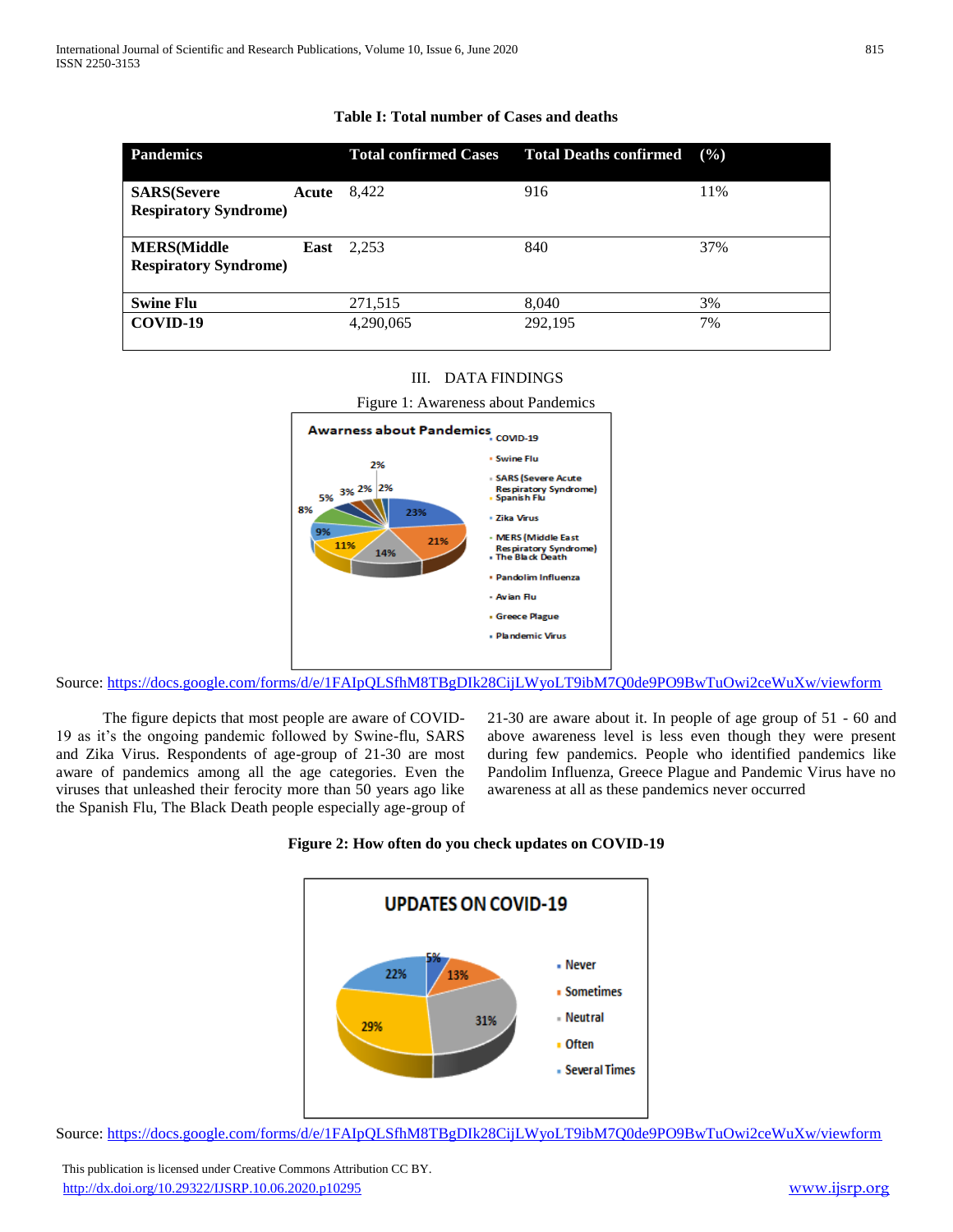From the graph we can infer that 31% are neutral at keeping track of COVID-19. 29% of the respondents are keeping regular updates from various sources such as newspapers, online mediums, friends, and others. Another group of respondents

comprising around 5% are not keeping any updates or tracks. This means that mostly people are keeping track about the updates frequently.





Source:<https://docs.google.com/forms/d/e/1FAIpQLSfhM8TBgDIk28CijLWyoLT9ibM7Q0de9PO9BwTuOwi2ceWuXw/viewform>

 Almost similar percentage of respondents in both male and female i.e. around 15% of the respondents not severe of influenza. Almost 10% of male respondents are not severe to influenza while corresponding female respondents occupies over 8%. On the other hand, 8% male respondents are slightly prone to influenza.



**Figure 4: Negative Impact on Industries during COVID-19**

Source:<https://docs.google.com/forms/d/e/1FAIpQLSfhM8TBgDIk28CijLWyoLT9ibM7Q0de9PO9BwTuOwi2ceWuXw/viewform>

 According to industry chamber CII, COIVD-19 is one of the worst crises which has impacted the tourism sector in all of its segments like inbound, outbound and domestic, various tourism verticals like adventure, leisure, business, and cruise, heritage, corporates and niche segments. The revenue loss in this industry can be of 60 to 70 percent in the year 2020. The respondents during the survey have correctly identified Tourism and Hospitality sector to be most negatively impacted followed by industries like Automobiles, Railways and Aviation which are interlinked with the Tourism sector. This implies that people are well aware and informed about the various industries in an economy.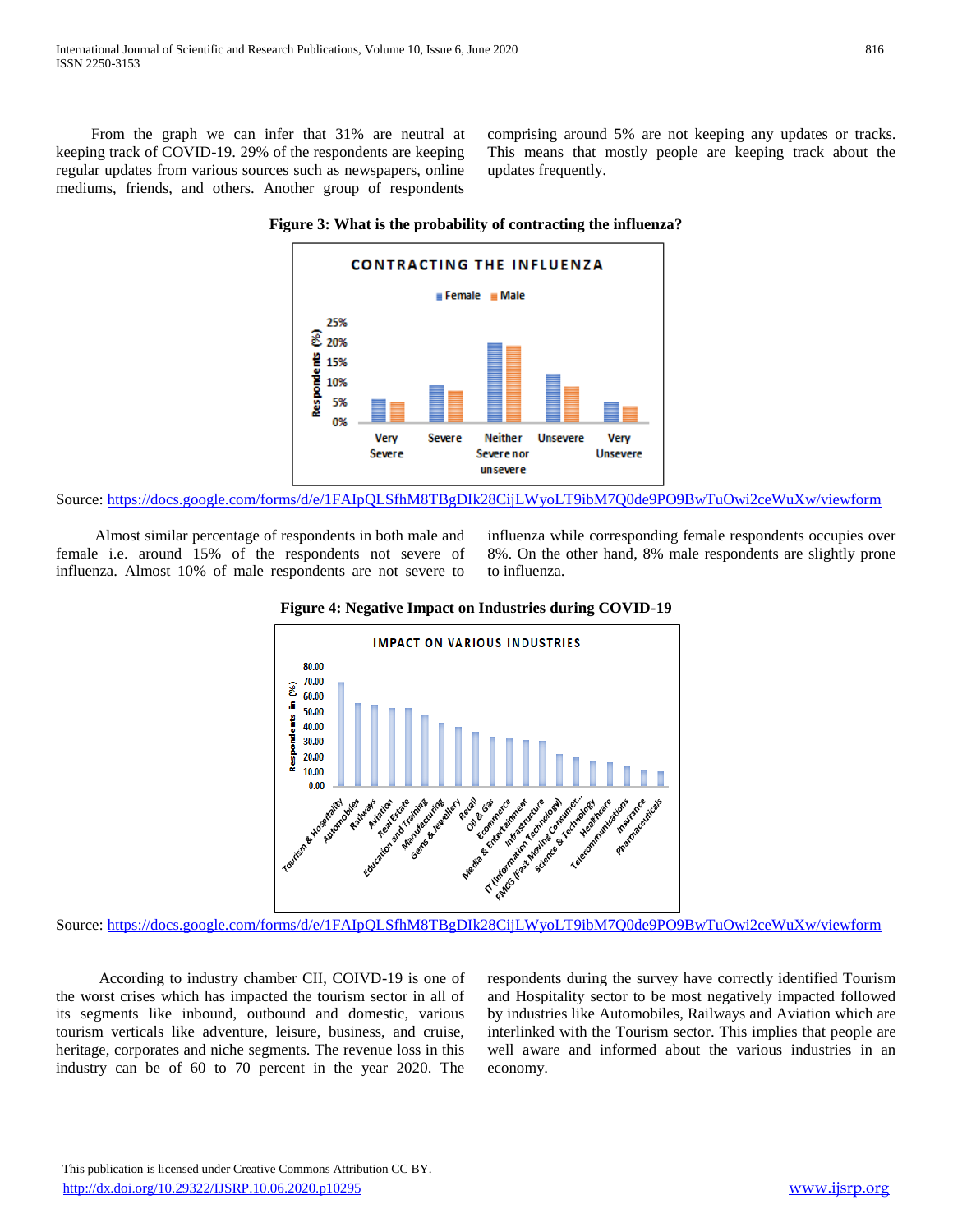#### **Figure 5: Origin of Swine Flu in which country**



Source:<https://docs.google.com/forms/d/e/1FAIpQLSfhM8TBgDIk28CijLWyoLT9ibM7Q0de9PO9BwTuOwi2ceWuXw/viewform>

 As per official sources Swine Flu was first found in Mexico, but as per the respondents particularly of age groups above 31 years, China is the place of origin for Swine Flu. This

perspective can be due to the fact that the ongoing COVID-19 originated in China so similar kind of pandemics are linked to the same country for origination.



#### **Figure 6: Sources of Information**



 To understand the level of trust on the various sources of information through the survey, we find that respondents have high trust on information which is available from official press releases, the Government authorities and health workers. Least

amount of trust on information available from social media platforms and conversation with friends and families as the information may not be authentic and wide spread of misinformation and rumours takes place through these sources.





Source[: https://docs.google.com/forms/d/e/1FAIpQLSfhM8TBgDIk28CijLWyoLT9ibM7Q0de9PO9BwTuOwi2ceWuXw/viewform](https://docs.google.com/forms/d/e/1FAIpQLSfhM8TBgDIk28CijLWyoLT9ibM7Q0de9PO9BwTuOwi2ceWuXw/viewform)

 This publication is licensed under Creative Commons Attribution CC BY. <http://dx.doi.org/10.29322/IJSRP.10.06.2020.p10295> [www.ijsrp.org](http://ijsrp.org/)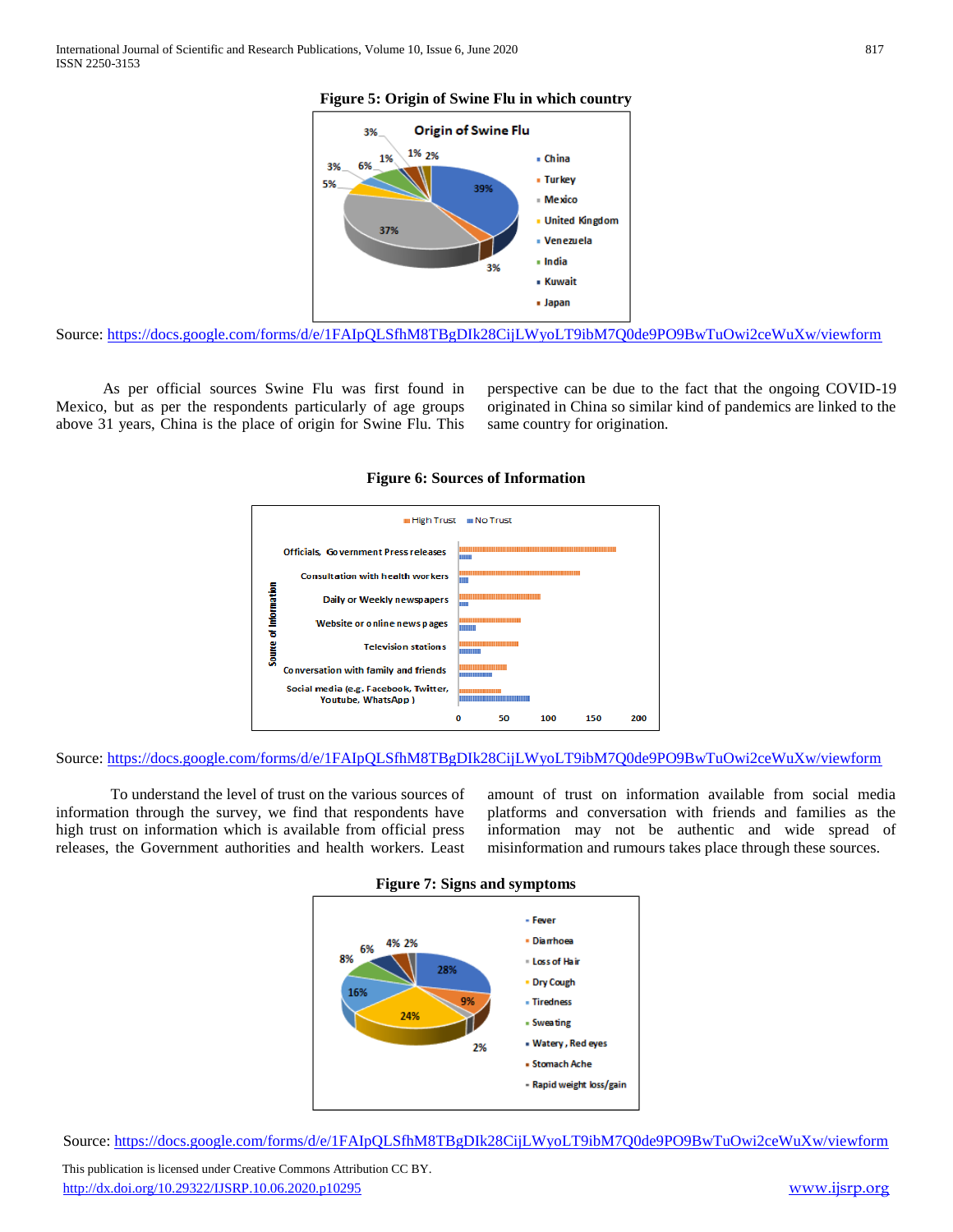As per WHO and CDC, the common sign and symptoms are Fever, Dry Cough, Diarrhoea, Tiredness and Watery, Red eyes. Around 83% of total respondents correctly identified the symptoms. Rest of the 14% of respondents have no knowledge about the common symptoms as they incorrectly identified loss of hair, sweating, stomach ache and rapid weight loss/gain.

#### IV. CONCLUSION

 According to the primary research, most respondents fall under the age group of 21-30 residing in India and most of them are well aware about various pandemics like COVID-19, Swine Flu, SARS and Zika Virus. The respondents highly trust official sources like the government press releases, consultation with the health workers and has low trust on information sources like social media platforms. Most of the respondents especially of the age above 31, have the perspective that swine flu originated in China just like COVID-19 but the country of origin is Mexico. The common signs and symptoms were correctly identified by 83% of respondents i.e. fever, dry cough, diarrhoea, and tiredness as announced by WHO and CDC.

 According to the secondary research, pharmaceutical industry is making profits during these pandemics while tourism and hospitality sector are suffering losses as people avoid travel during the pandemics. The movement of GDP and stock prices are generally moving downward in most of the quarters in these pandemics as they are being affected by negative impact on the economy

# V. APPENDIX

Questionnaire Location/ Area of residence of the participant:

Gender of the participant:  $\Box$  Male  $\Box$  Female  $\Box$  Prefer not to say Age Group of the participant:

- 1) 0-20 Years
- 2) 21-30 Years
- 3) 31-40 Years
- 4) 41-50 Years
- 5) 51-60 Years
- 6) Above 60 Years

#### **1. Which of the following pandemics have you heard about?**

- 1) Zika Virus
- 2) Avian Flu
- 3) The Black Death
- 4) SARS (Severe Acute Respiratory Syndrome)
- 5) Spanish Flu
- 6) Swine Flu
- 7) MERS (Middle East Respiratory Syndrome)
- 8) Pandolim Influenza
- 9) COVID-19
- 10) Greece Plague
- 11) Plandemic Virus

# **2. What do you think are the common symptoms of SARS, MERS, Swine Flu & COVID-19?**

- 1) Fever
- 2) Diarrhoea
- 3) Loss of Hair
- 4) Dry Cough
- 5) Tiredness
- 6) Sweating
- 7) Watery, Red eyes
- 8) Stomach Ache
- 9) Rapid weight loss/ gain

# **3. What do you consider to be your own probability of getting infected with the influenza?**

(Extremely Likely) 1  $\Box$  2  $\Box$  3  $\Box$  4 $\Box$  5  $\Box$ (Extremely Unlikely)

# **4. How severe would contracting the (influenza) be for you? (1-5 scale, 1= Very Severe 5= Not Severe)**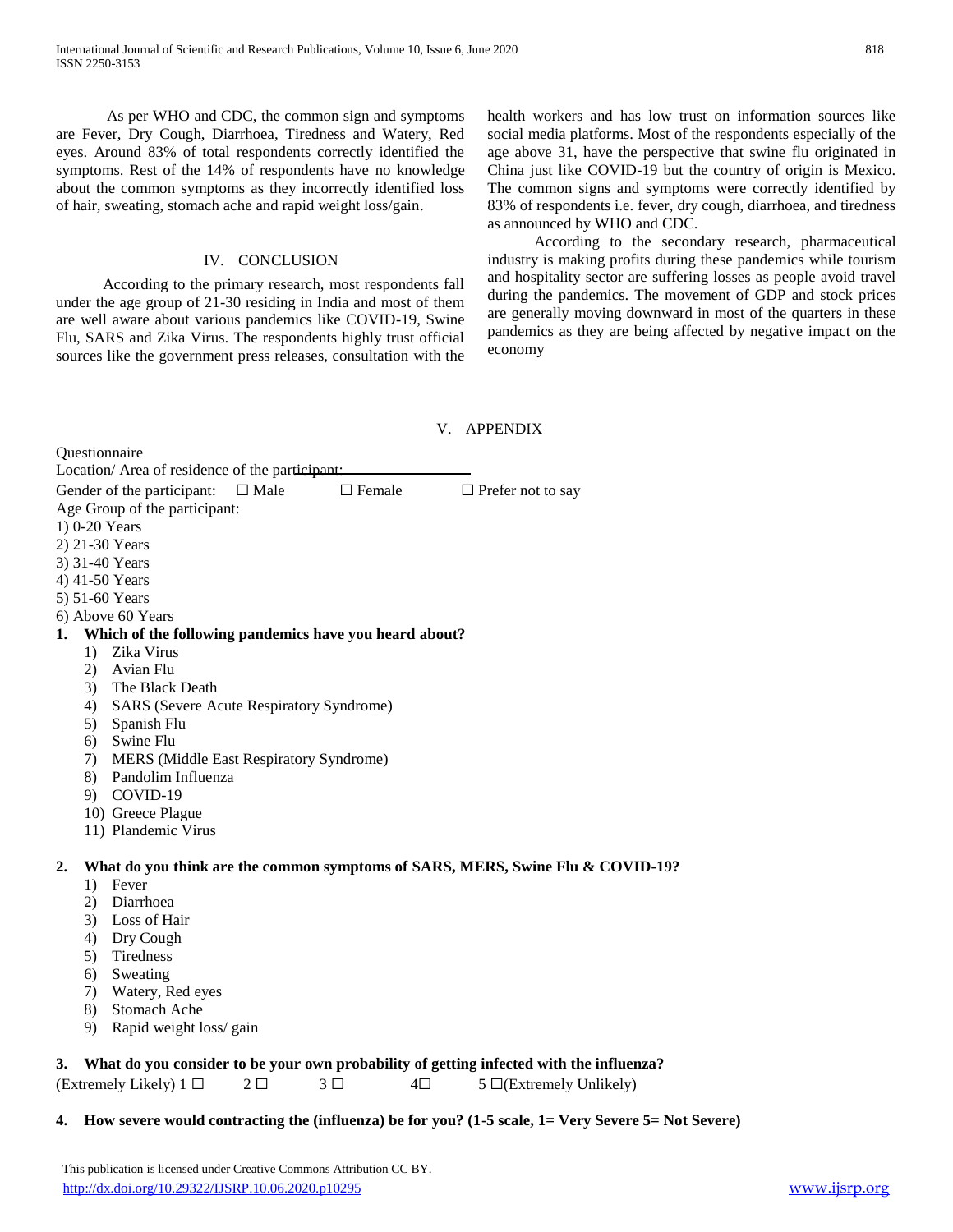(Very Severe)  $1 \Box$   $2 \Box$   $3 \Box$   $4 \Box$   $5 \Box$ (Not Severe)

**5. How much do you trust the following sources of information in their reporting about the pandemics? (1- High Trust, 5- No Trust)**

| <b>Sources</b>                                                    | (1) | (2) | (3) | (4) | (5) |
|-------------------------------------------------------------------|-----|-----|-----|-----|-----|
|                                                                   |     |     |     |     |     |
| Official,<br>government press<br>releases                         |     |     |     |     |     |
| Consultation with<br>health workers                               |     |     |     |     |     |
| Television stations                                               |     |     |     |     |     |
| Daily or weekly<br>newspapers                                     |     |     |     |     |     |
| Websites or online<br>news pages                                  |     |     |     |     |     |
| Social media (e.g.<br>Facebook, Twitter,<br>YouTube,<br>WhatsApp) |     |     |     |     |     |
| Conversations<br>with family and<br>friends                       |     |     |     |     |     |

# **6. Please consider your experiences during any of the pandemics: (1- Strongly Agree, 5- Strongly Disagree)**

| <b>Statements</b>                                                         | (1) | (2) | (3) | (4) | (5) |
|---------------------------------------------------------------------------|-----|-----|-----|-----|-----|
| I have a hard time<br>making it through<br>stressful events               |     |     |     |     |     |
| It does not take<br>long<br>to<br>me<br>recover from a<br>stressful event |     |     |     |     |     |
| It is hard for me<br>snap back<br>to<br>when something<br>bad happens     |     |     |     |     |     |

## **7. How often do you check for updates on COVID-19?**

|            |                                                                                     | (Never) $1 \Box 2 \Box$                                  | $3\square$ | $4\square$  |         | $5 \Box$ (Several times a day)                                                                      |  |  |
|------------|-------------------------------------------------------------------------------------|----------------------------------------------------------|------------|-------------|---------|-----------------------------------------------------------------------------------------------------|--|--|
|            |                                                                                     |                                                          |            |             |         | 8. What are the chances of getting high return on investments in the stock market during pandemics? |  |  |
|            |                                                                                     | (Extremely Unlikely) $1 \Box$ $2 \Box$                   |            | $3 \square$ | $4\Box$ | $5 \Box$ (Extremely Likely)                                                                         |  |  |
|            |                                                                                     | 9. Do you think eating meat can lead to spread of virus? |            |             |         |                                                                                                     |  |  |
| Yes $\Box$ |                                                                                     |                                                          | No $\Box$  |             |         | Maybe $\Box$                                                                                        |  |  |
|            | 10. Which are the industries that are most negatively affected because of COVID-19? |                                                          |            |             |         |                                                                                                     |  |  |
|            | $\mathbf{D}$                                                                        | Education and Training                                   |            |             |         |                                                                                                     |  |  |
|            | 2)                                                                                  | Healthcare                                               |            |             |         |                                                                                                     |  |  |

- 3) Real Estate
- 4) Automobiles